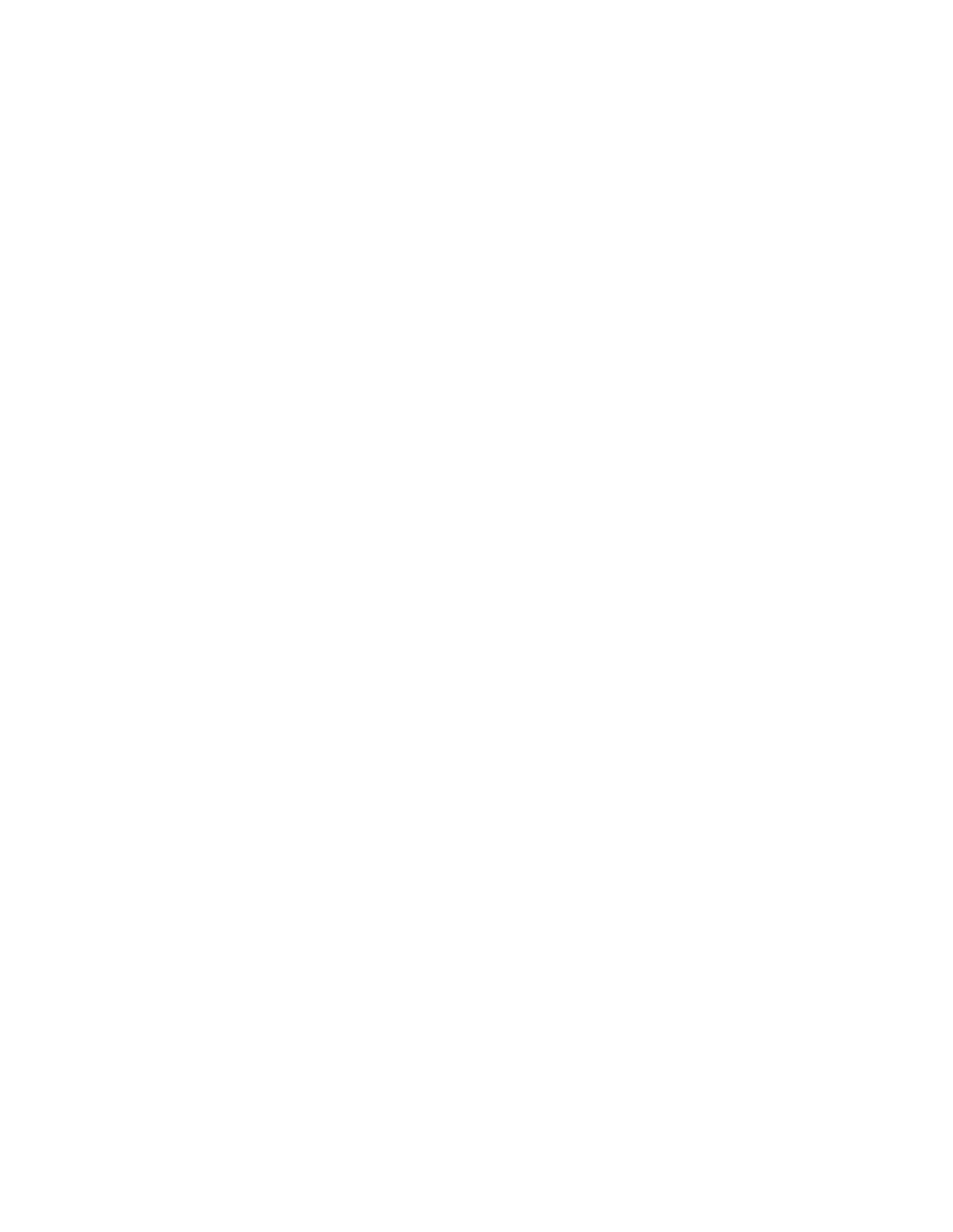Eric Shanfield ENS.2010.6r | 10' poems by Robert Hass

Soprano Vibraphone

Pauses between movements should be as brief as possible.

I first became aware of Robert Hass's poetry through John Adams's *Violin Concerto*, whose second movement bears the same title as this work. Although his piece is strictly instrumental and non-programmatic, he had been inspired by the poetry, which led me to seek out first this poem and then to explore Hass's oeuvre more thoroughly. Nevertheless, it was "Cuttings" I returned to in the end, with its eponymous first section.

I have set "Cuttings" nearly in its entirety, omitting only the final section, as I felt "So" made a more natural conclusion. There is neither any overarching structural form nor complex processes underlying any of the songs; I have simply set the poem in a straightforward manner, each song taking its form from the text. As in earlier song cycles I sought to simplify my musical language, accompanying the vocal line with brief, unadorned melodic and harmonic phrases, allowing the singer to convey my interpretation of the narrative.

Originally composed in 2010-2011 for soprano and two cellos, I made this final, definitive version for soprano and vibraphone in 2014. *Body Through Which the Dream Flows* comprises nine brief songs and lasts about ten minutes.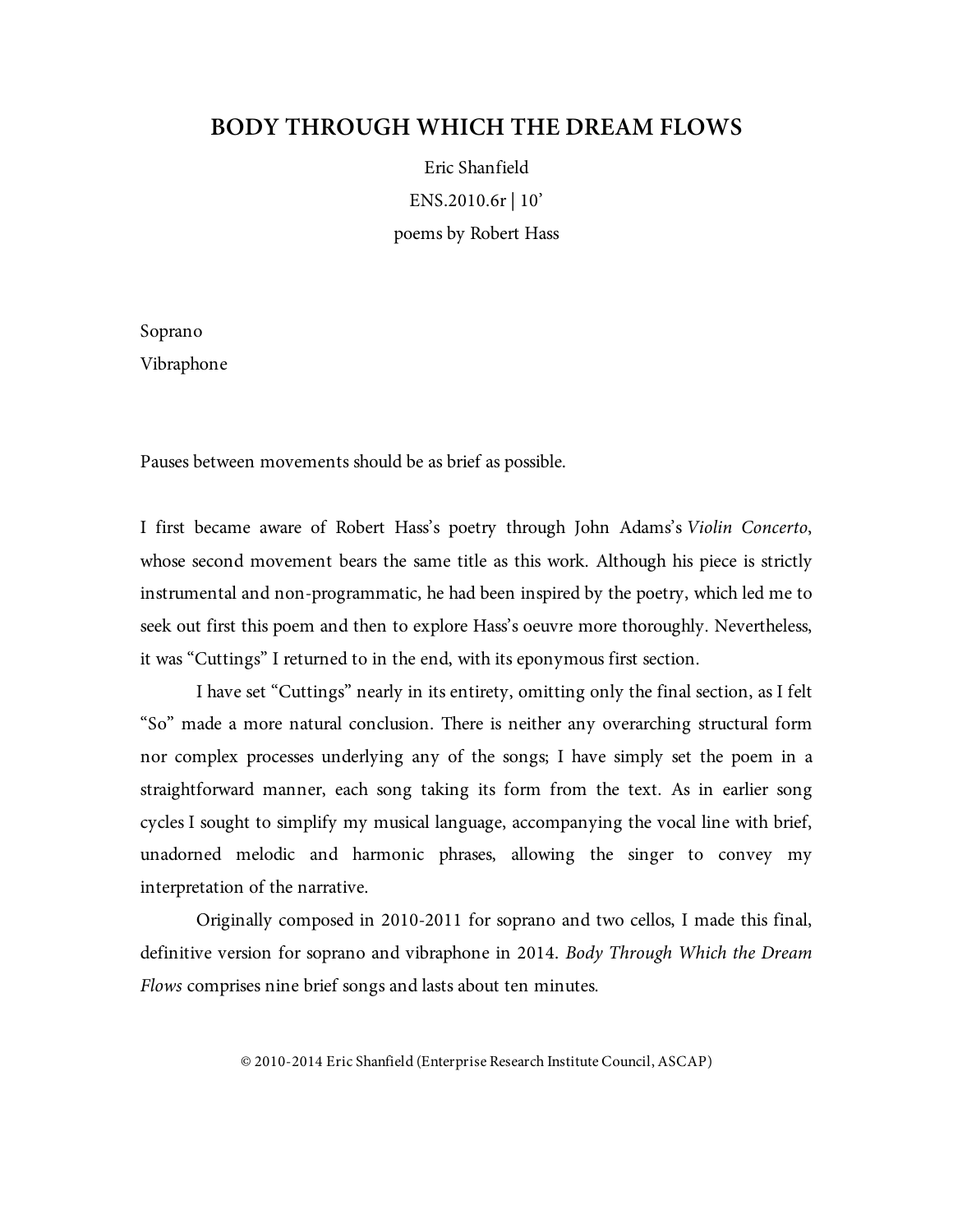#### **CUTTINGS**

by Robert Hass

#### **Body Through Which the Dream Flows**

You count up everything you have or have let go. What's left is the lost and the possible. To the lost, the irretrievable or just out of reach, you say: light loved the pier, the seedy string quartet of the sun going down over water that gilds ants and beach fleas ecstatic and communal on the stiffened body of a dead grebe washed ashore by last night's storm. Idiot sorrow, an irregular splendor, is the half sister of these considerations. To the possible you say nothing. October on the planet. Huge moon, bright stars.

#### **The Lovers Undressing**

They put on rising, and they rose. They put on falling, and they fell. They were the long grass on the hillside that shudders in the wind. They sleep. Days, kitchens. Cut flowers, shed petals, smell of lemon, smell of toast or soap. Are you upset about something, one says. No, the other says. Are you sure, the one says. Yes, the other says, I'm sure.

#### **Sad**

Often we are sad animals. Bored dogs, monkeys getting rained on.

#### **Migration**

A small brown wren in the tangle of the climbing rose. April: last rain, the first dazzle and reluctance of the light.

#### **Dark**

Desire lies down with the day and the night birds wake

to their fast heartbeats in the trees. The woman beside you is breathing evenly. All day you were in a body. Now you are in a skull. Wind, streetlights, trees flicker on the ceiling in the dark.

#### **Things Change**

Small song, two beat: the robin on the lawn hops from sun into shadow, shadow into sun.

#### **Stories in Bed**

In the field behind her house, she said, fennel grew high and green in early summer, and the air smelled like little anise-scented loaves in the Italian restaurants her father used to take them to on Sunday nights. She had to sit up straight: it was the idea of family they failed at. She lights a cigarette, remembering how the taut veins in her mother's neck, how she had studied them, repelled. He has begun to drowse: backyards, her voice, dusty fennel, the festering sweetness of the plums.

#### **Monday Morning, Late Summer**

On the fence in the sunlight, beach towels.

#### No wind.

The apricots have ripened and been picked. The blackberries have ripened and been picked.

#### **So**

They walked along the dry gully. Cottonwoods, so the river must be underground.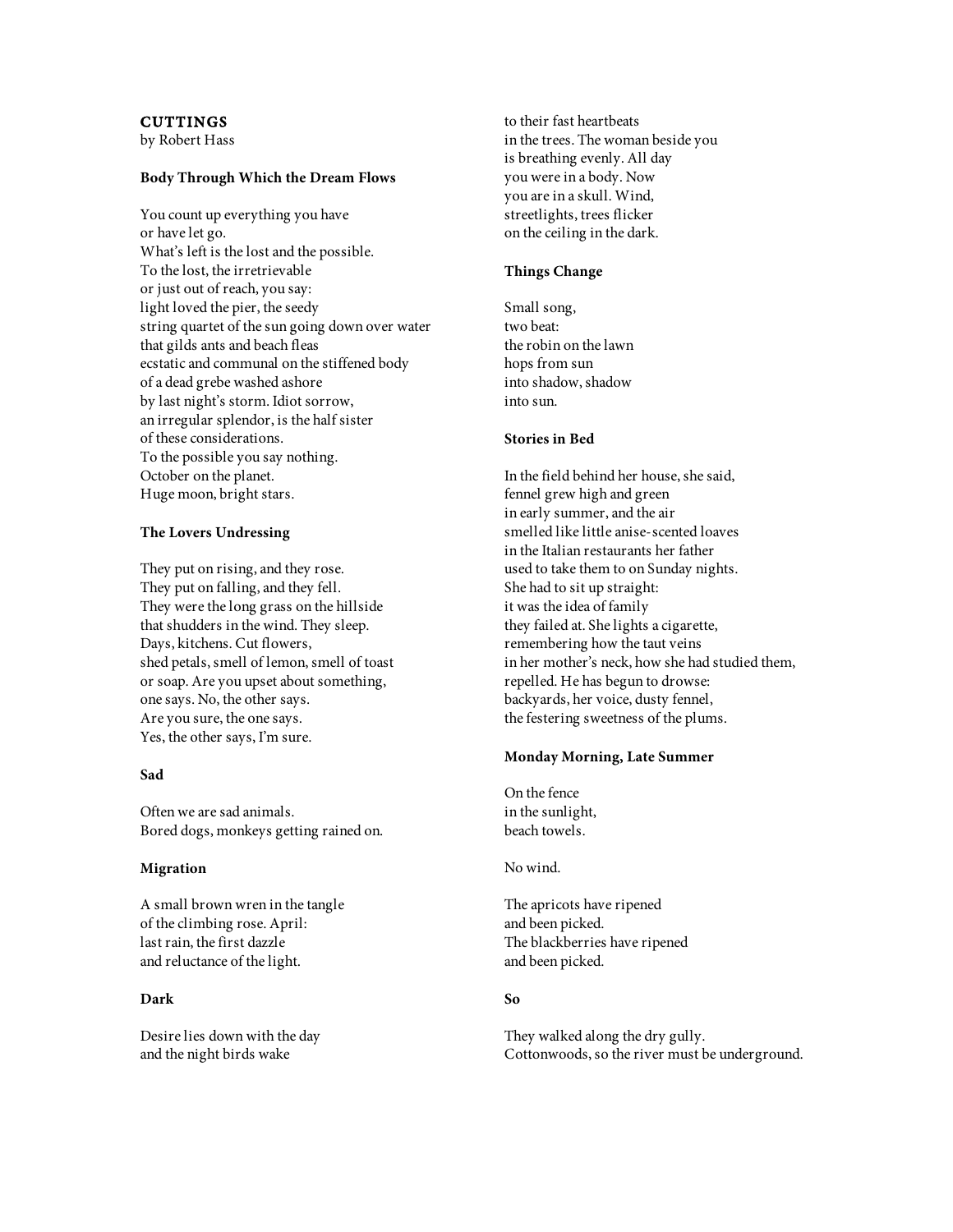1. BODY THROUGH WHICH THE DREAM FLOWS

Robert Hass Eric Shanfield









Copyright © 2010-2014 Eric Shanfield (Enterprise Research Institute Council, ASCAP)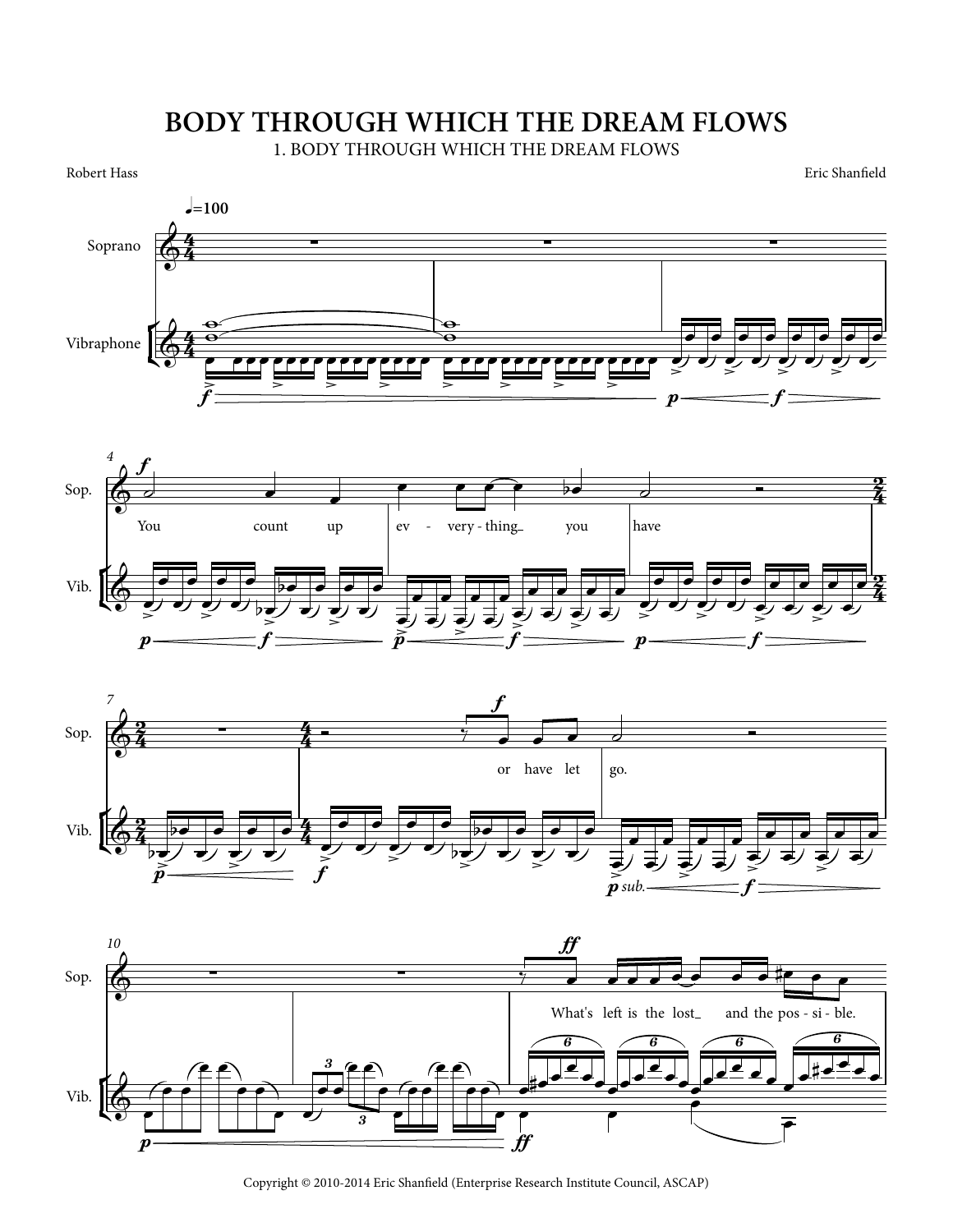





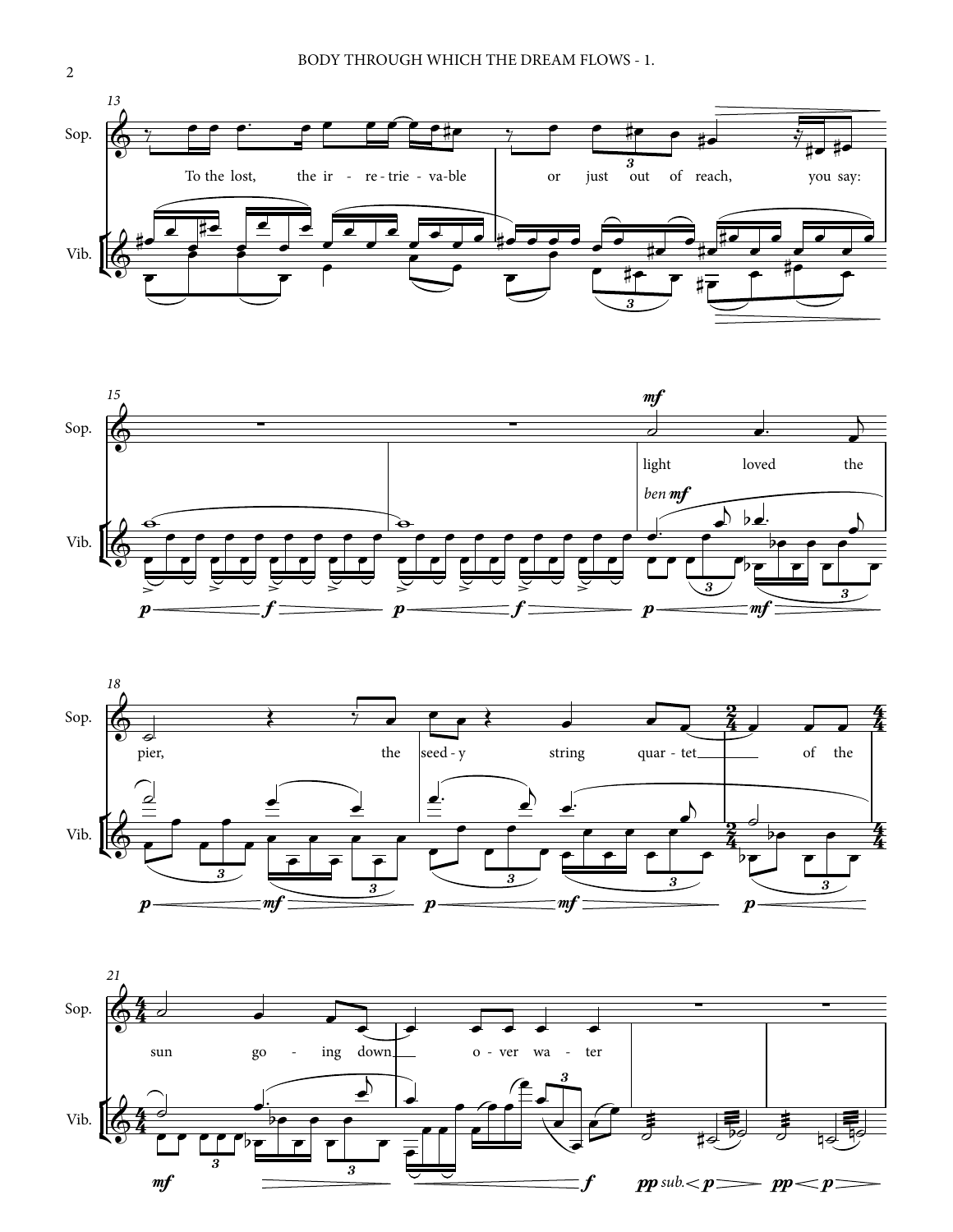





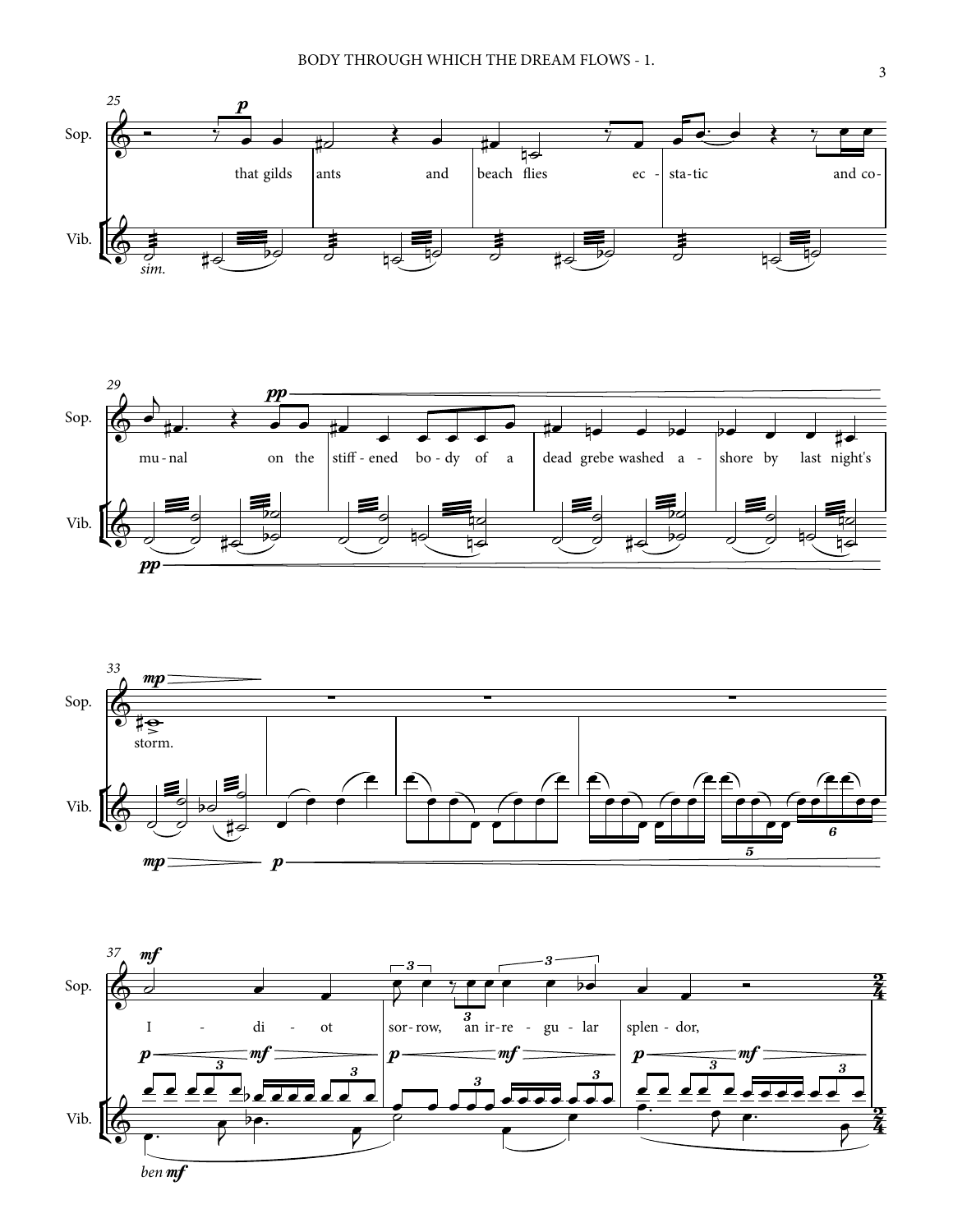





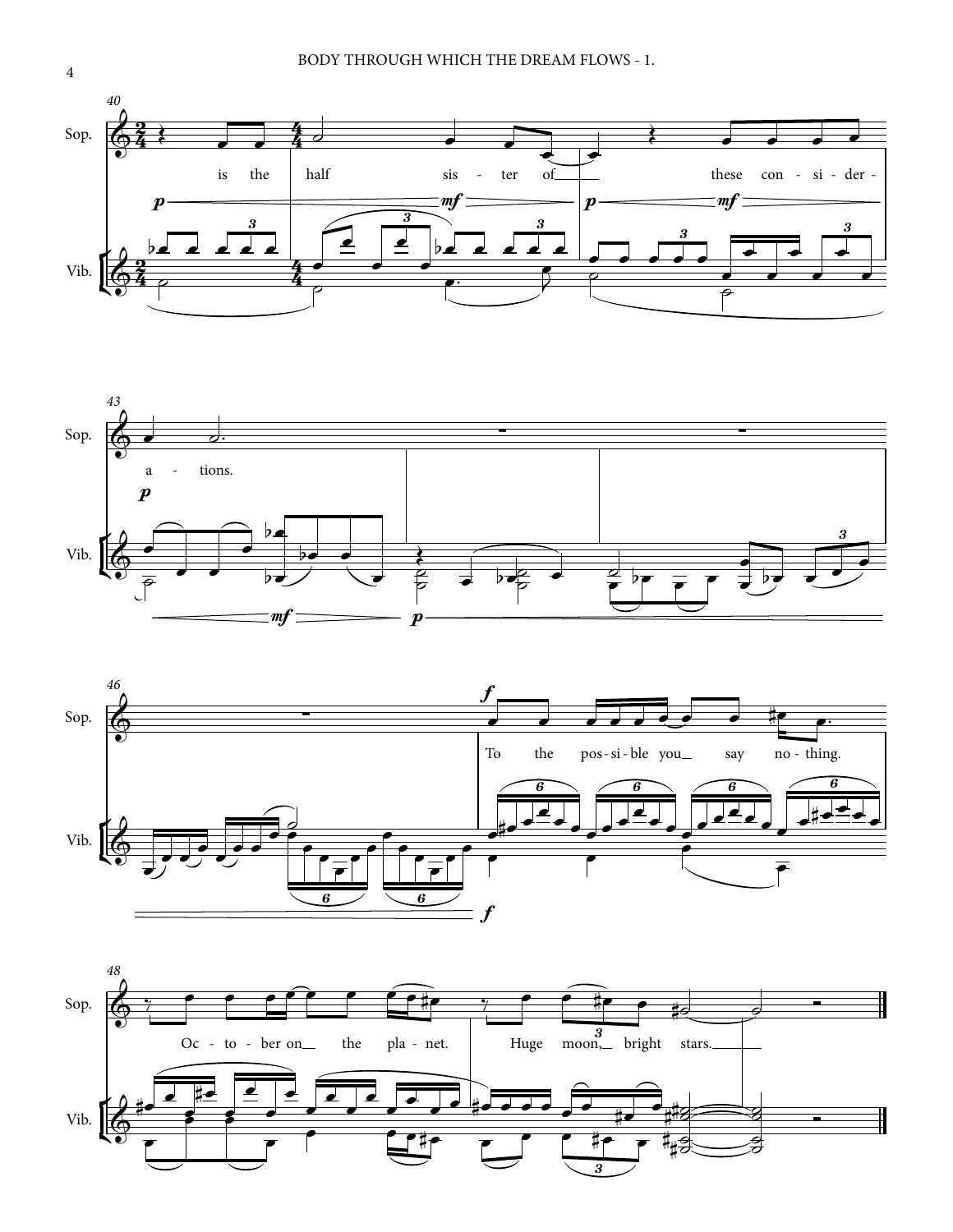2. THE LOVERS UNDRESSING

Robert Hass Eric Shanfield







Copyright © 2010-2014 Eric Shanfield (Enterprise Research Institute Council, ASCAP)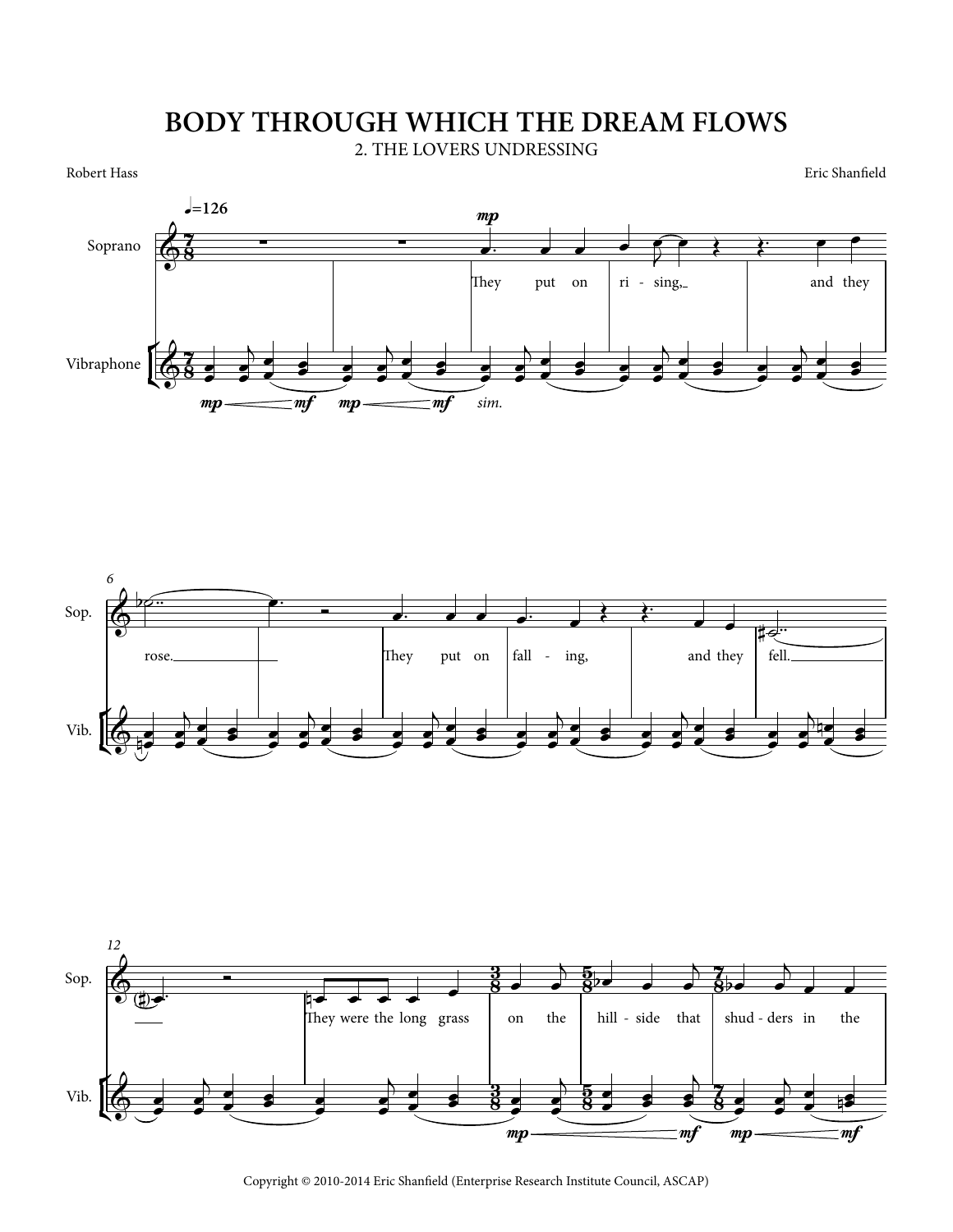





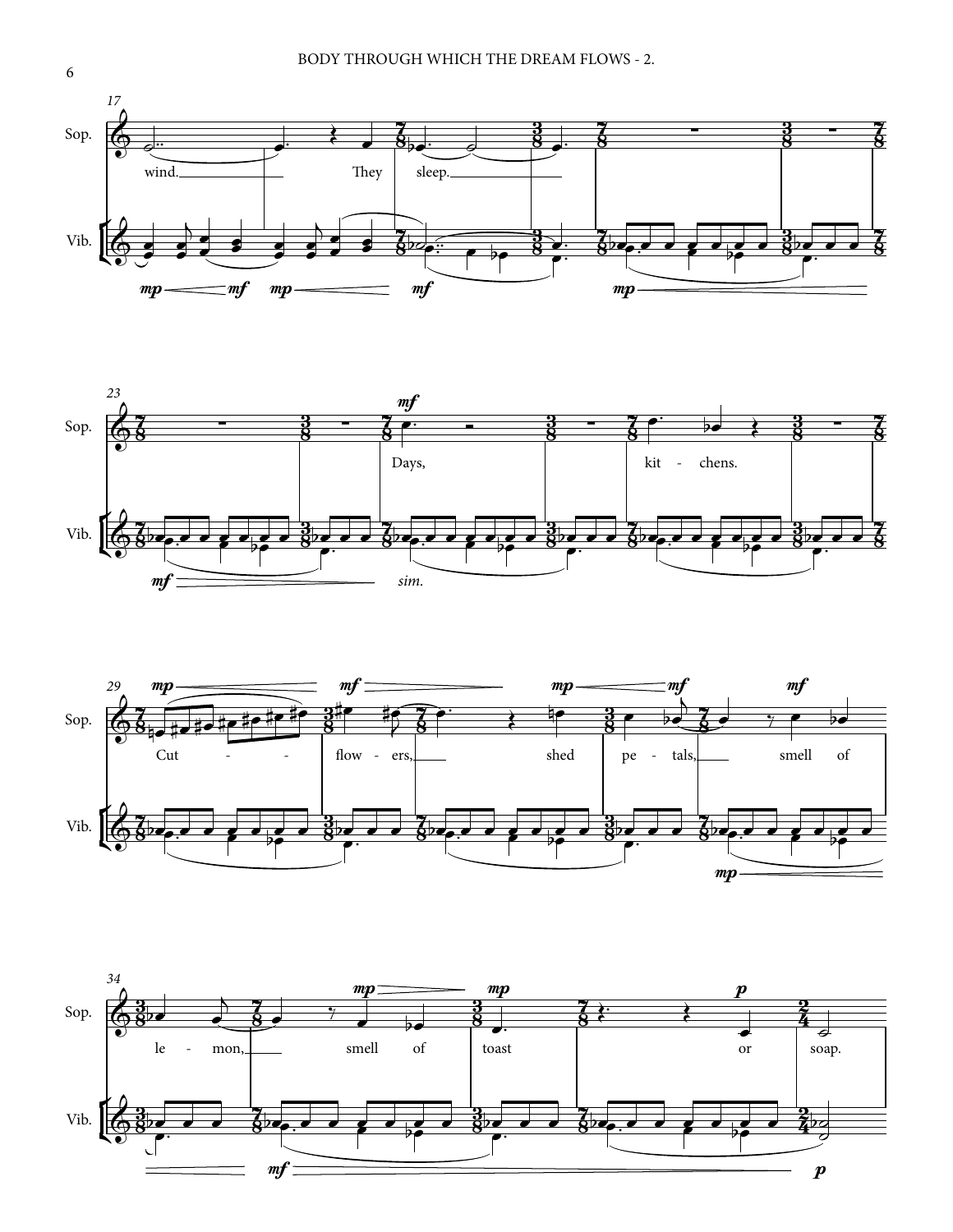





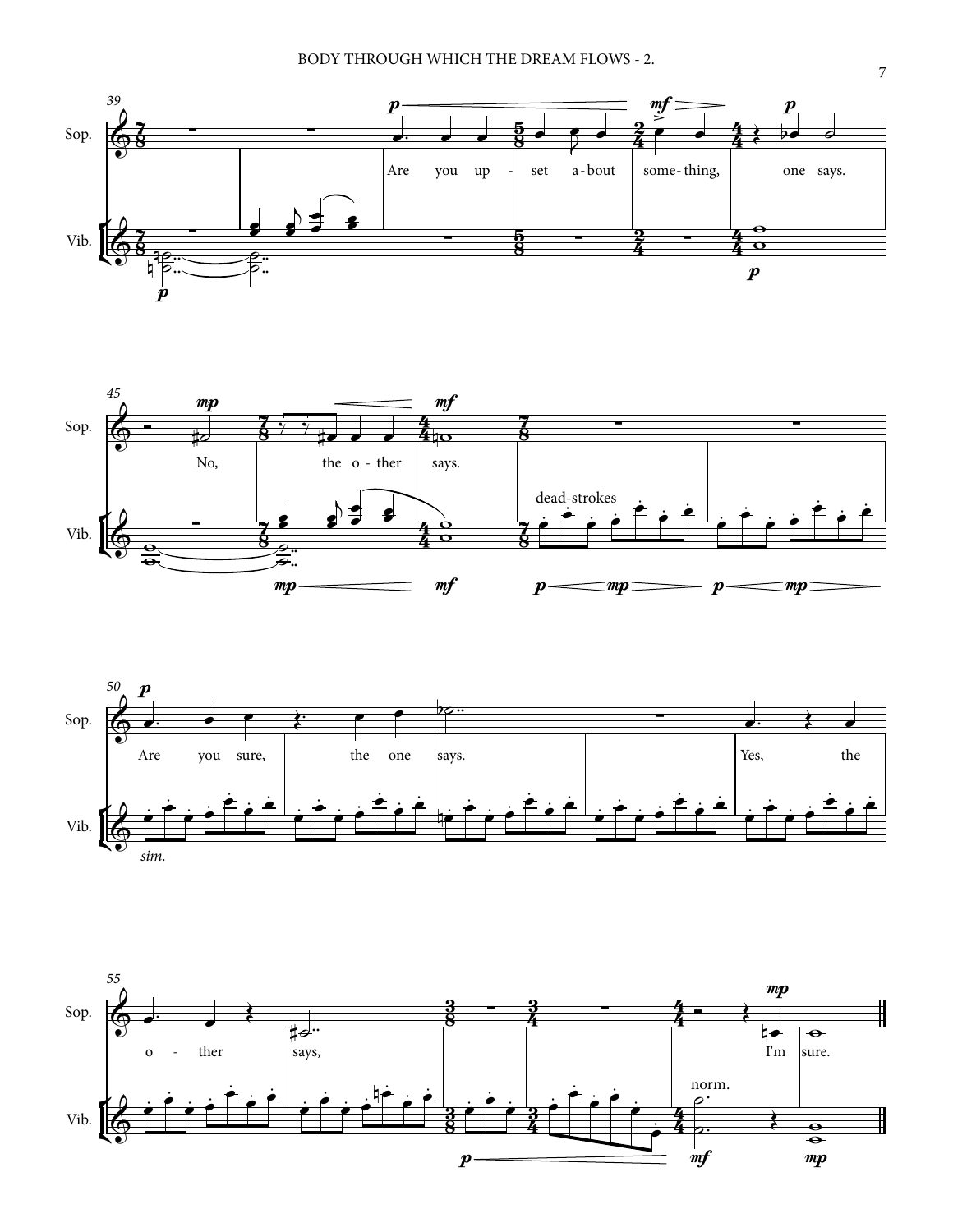3. SAD

Robert Hass







Copyright © 2010-2014 Eric Shanfield (Enterprise Research Institute Council, ASCAP)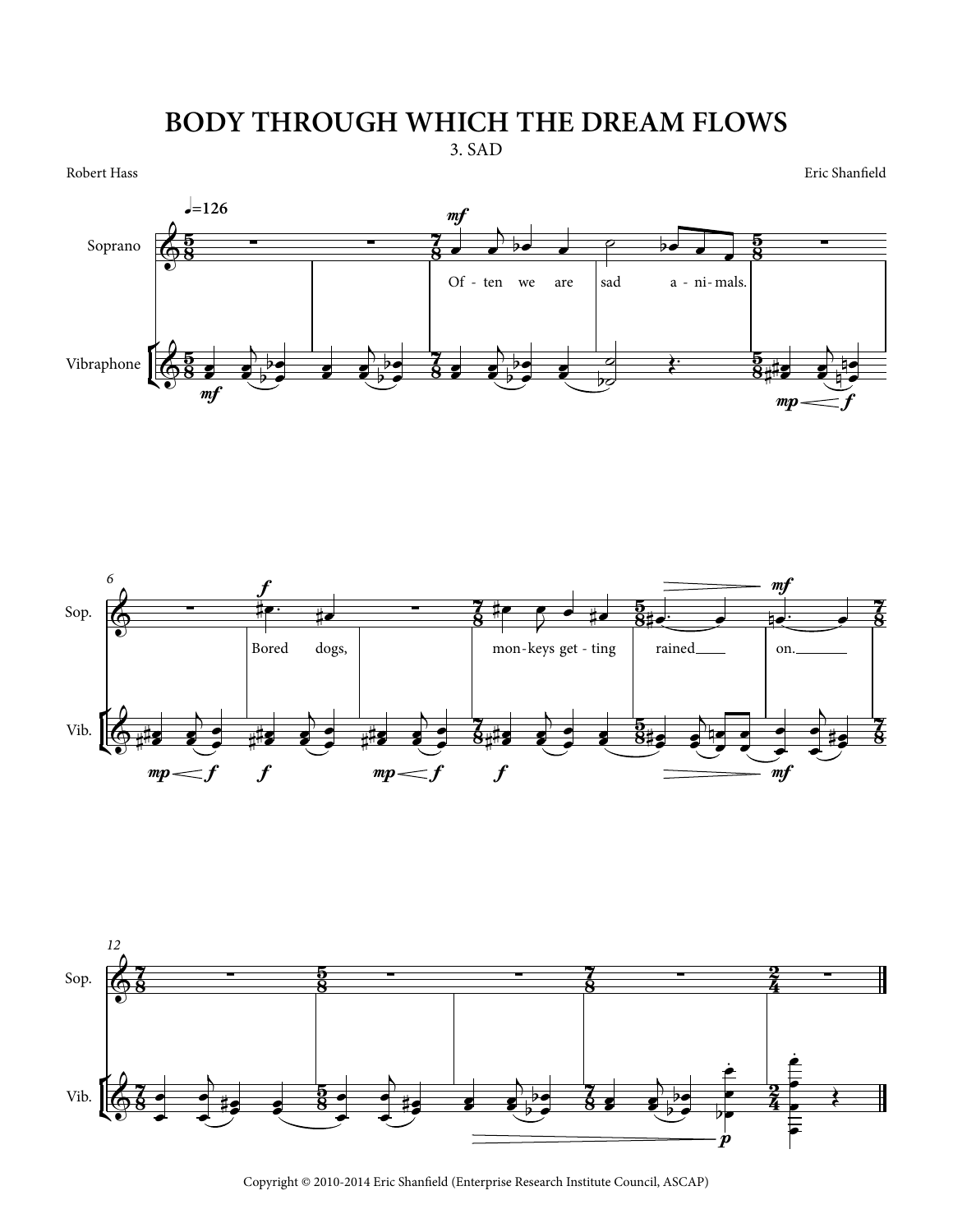4. MIGRATION

Eric Shanfield

Robert Hass







Copyright © 2010-2014 Eric Shanfield (Enterprise Research Institute Council, ASCAP)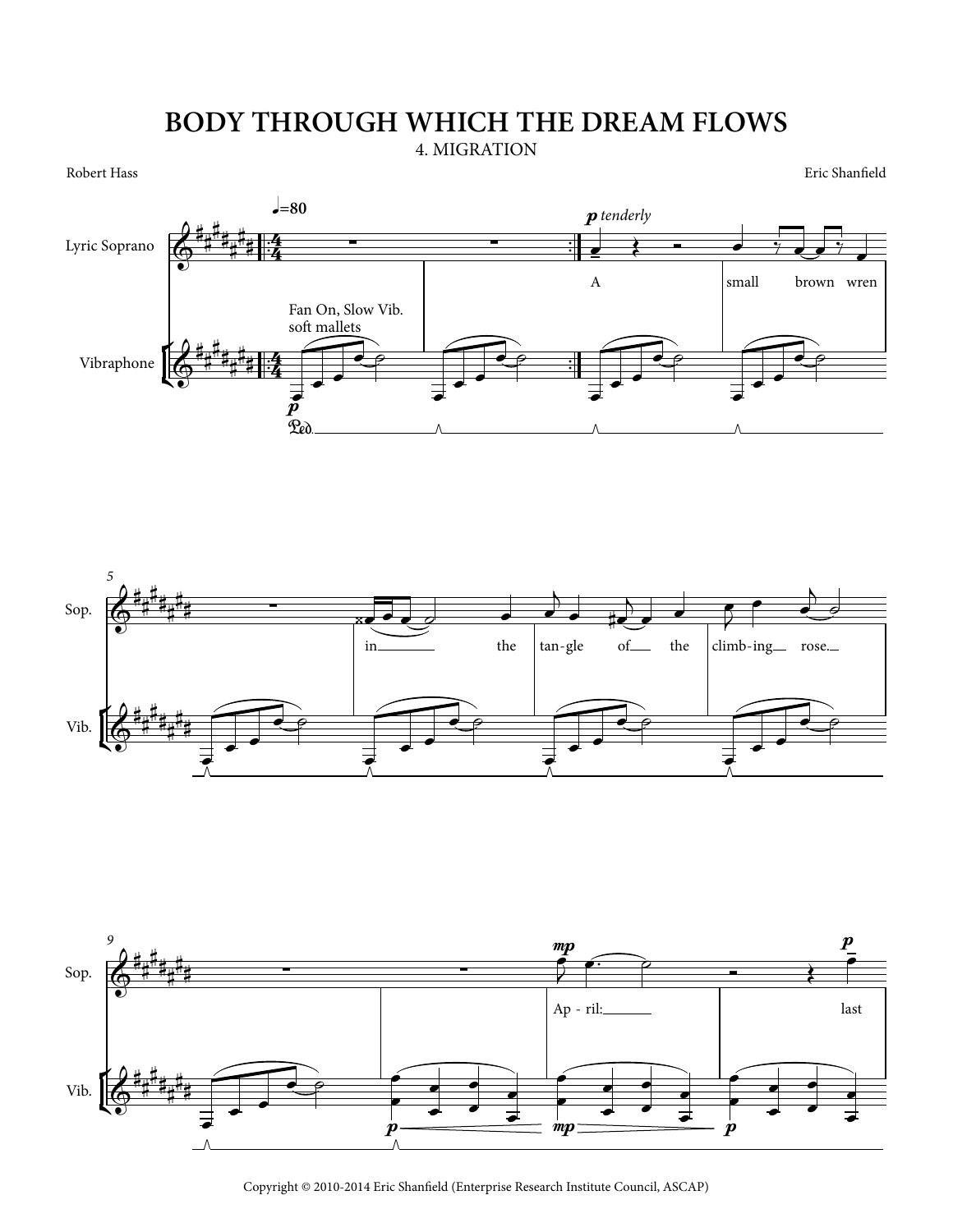



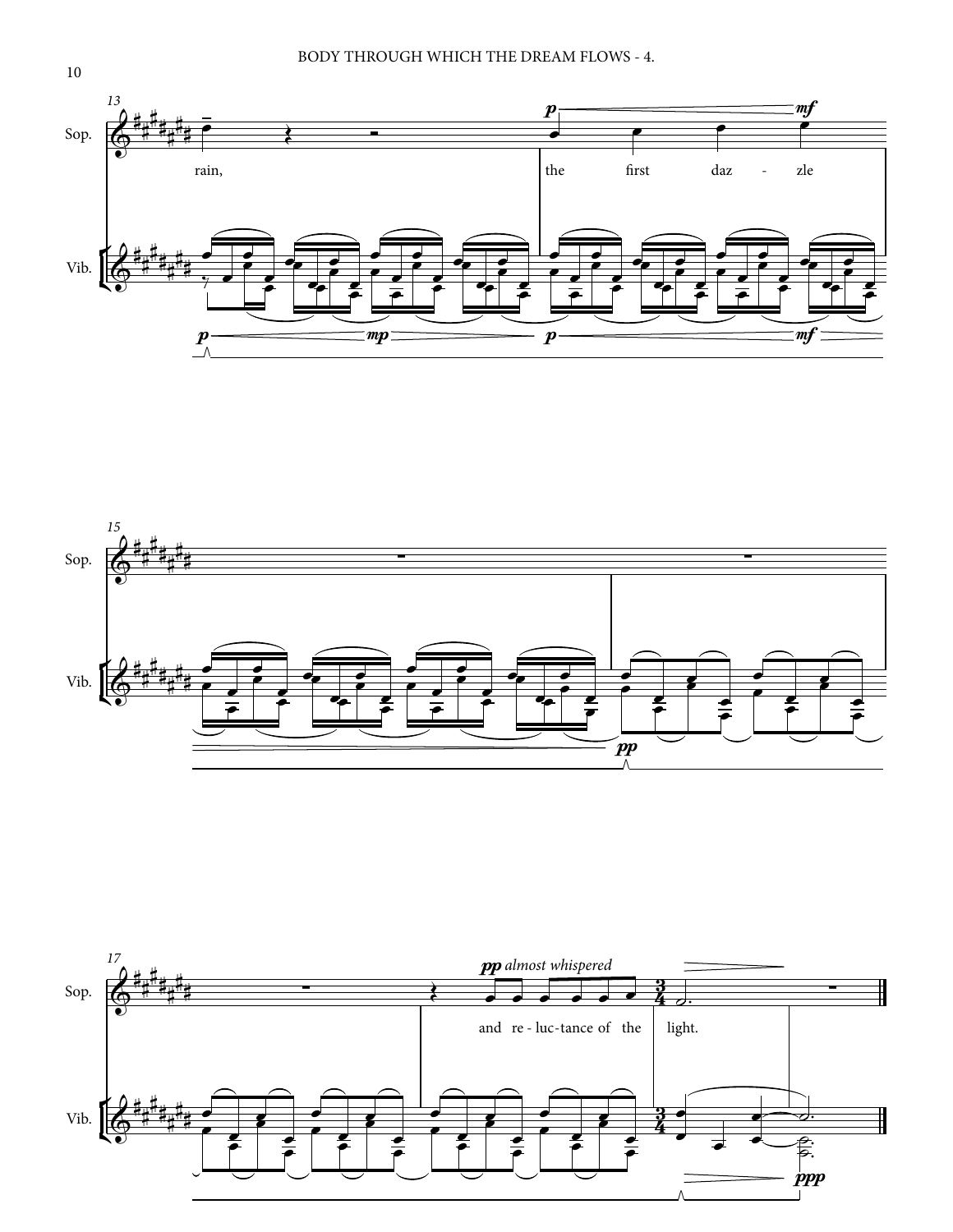5. DARK

Robert Hass

 $\sqrt{=}138$ 











Copyright © 2010-2014 Eric Shanfield (Enterprise Research Institute Council, ASCAP)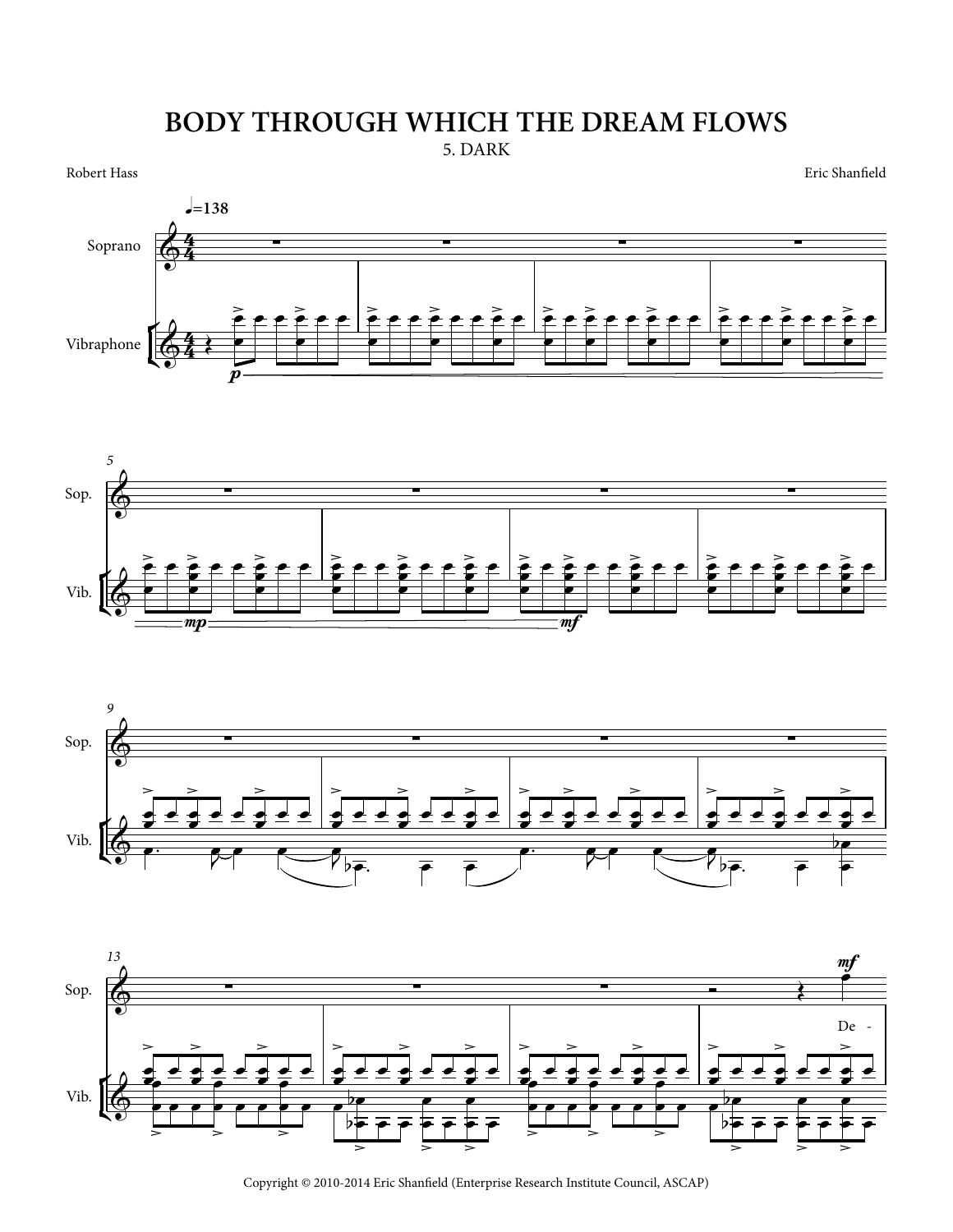





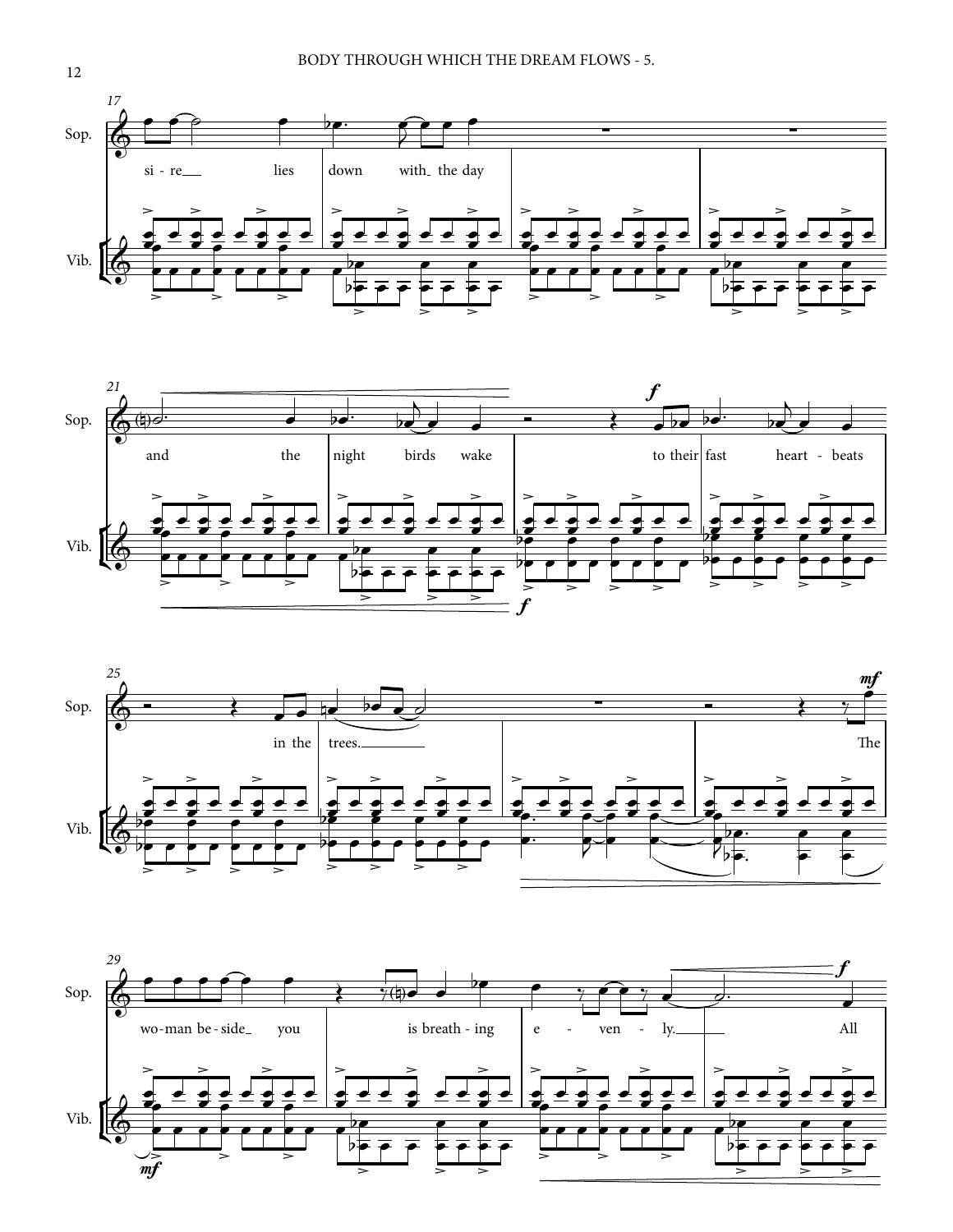

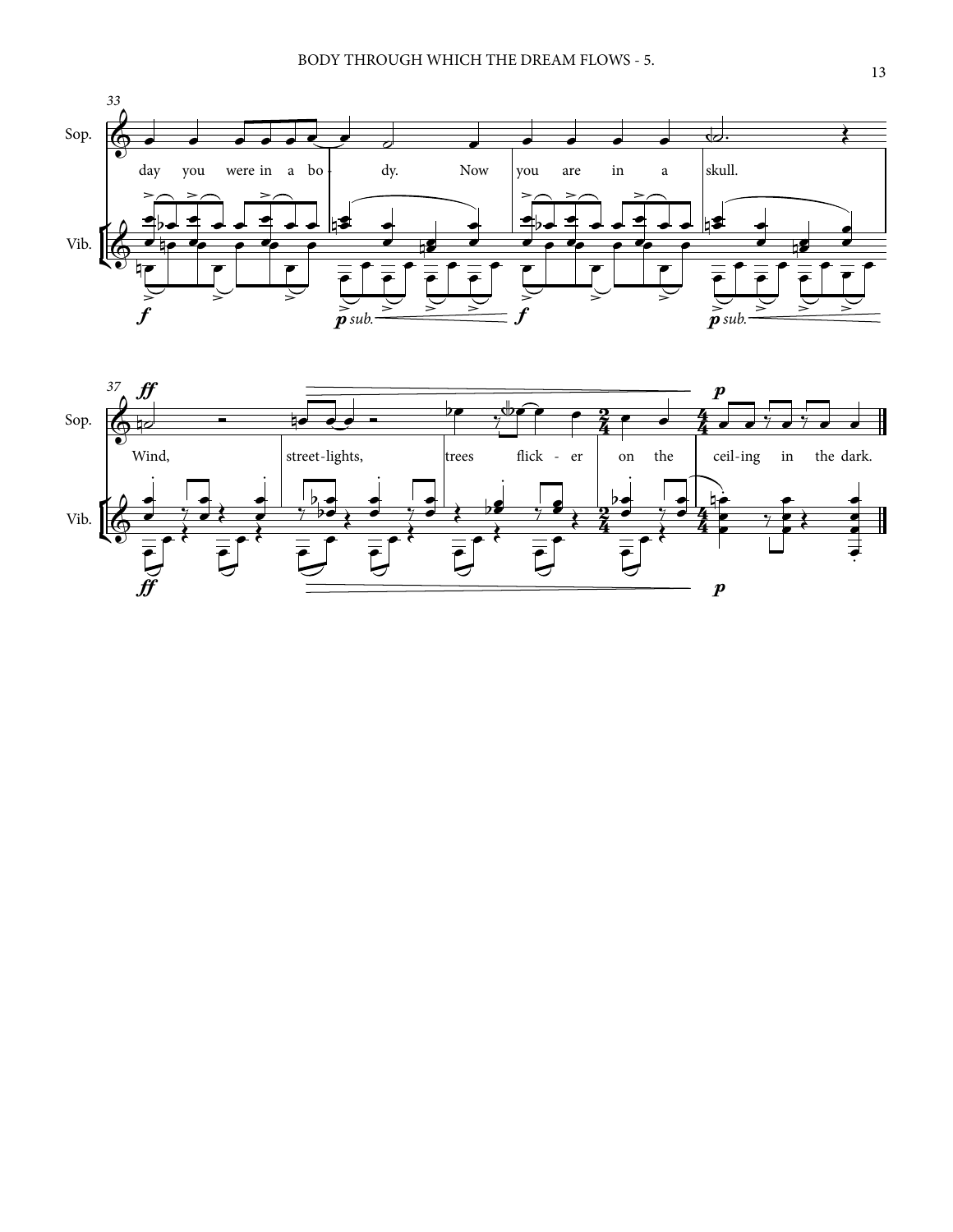6. THINGS CHANGE

Robert Hass









Copyright © 2010-2014 Eric Shanfield (Enterprise Research Institute Council, ASCAP)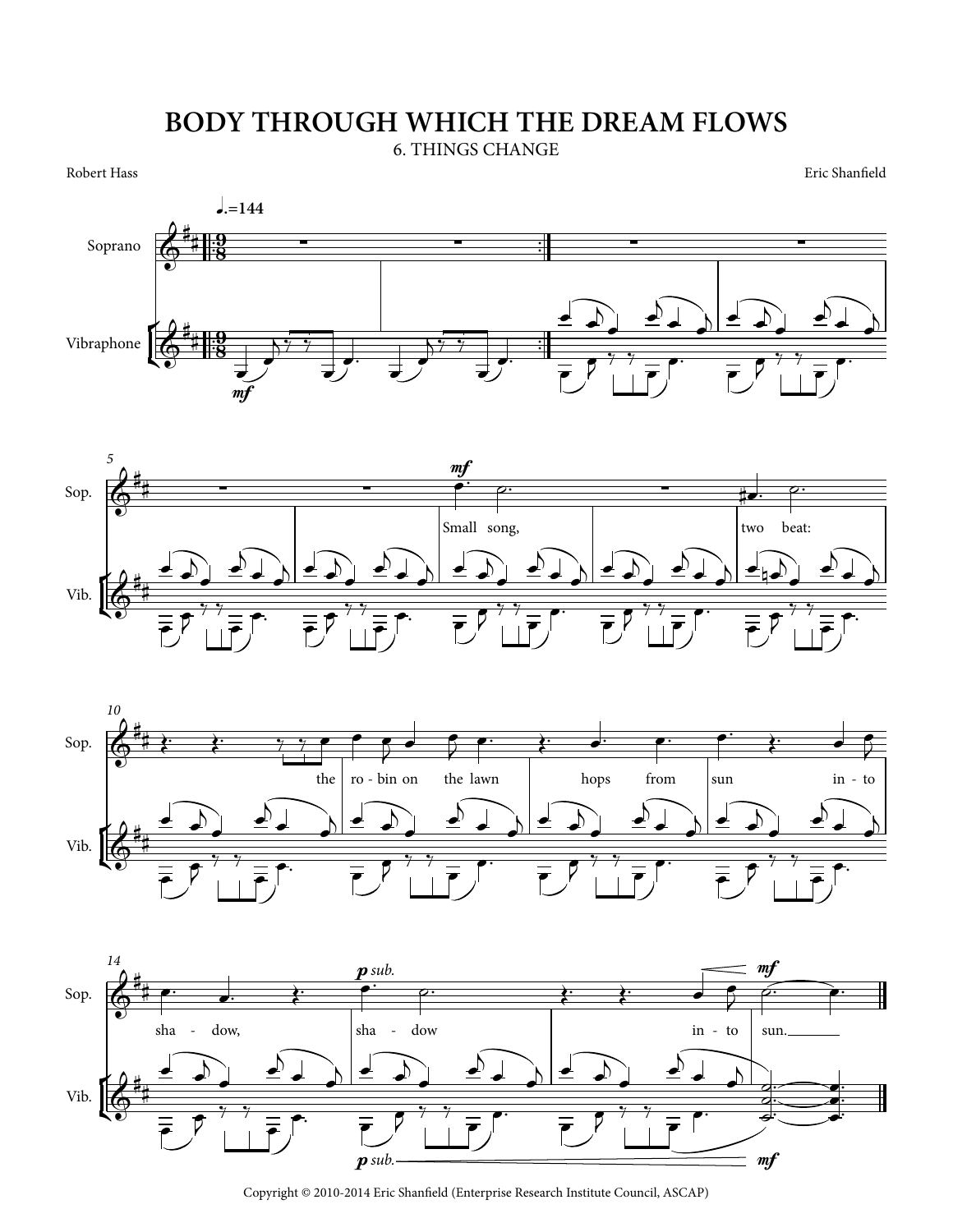7. STORIES IN BED

Robert Hass









Copyright © 2010-2014 Eric Shanfield (Enterprise Research Institute Council, ASCAP)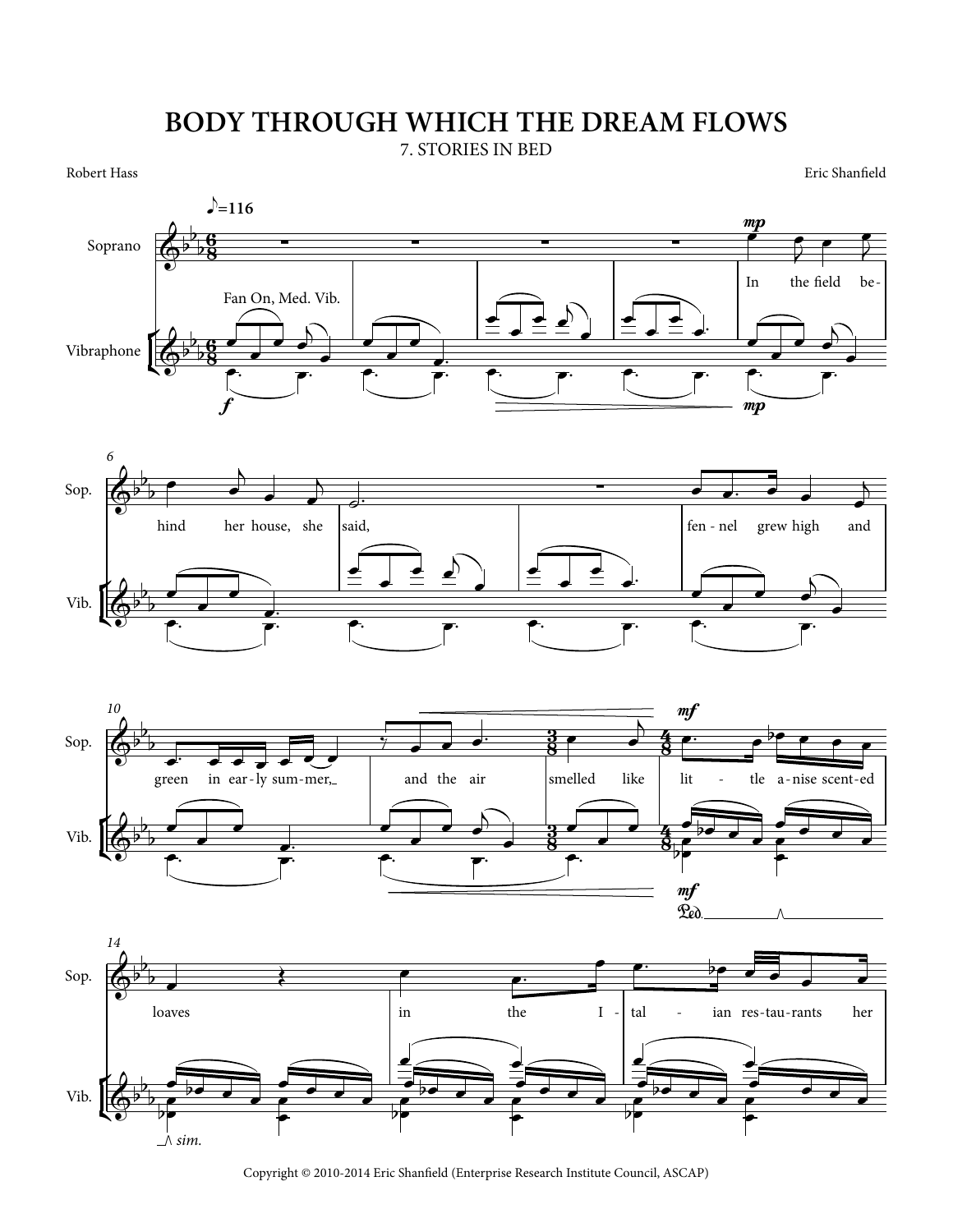





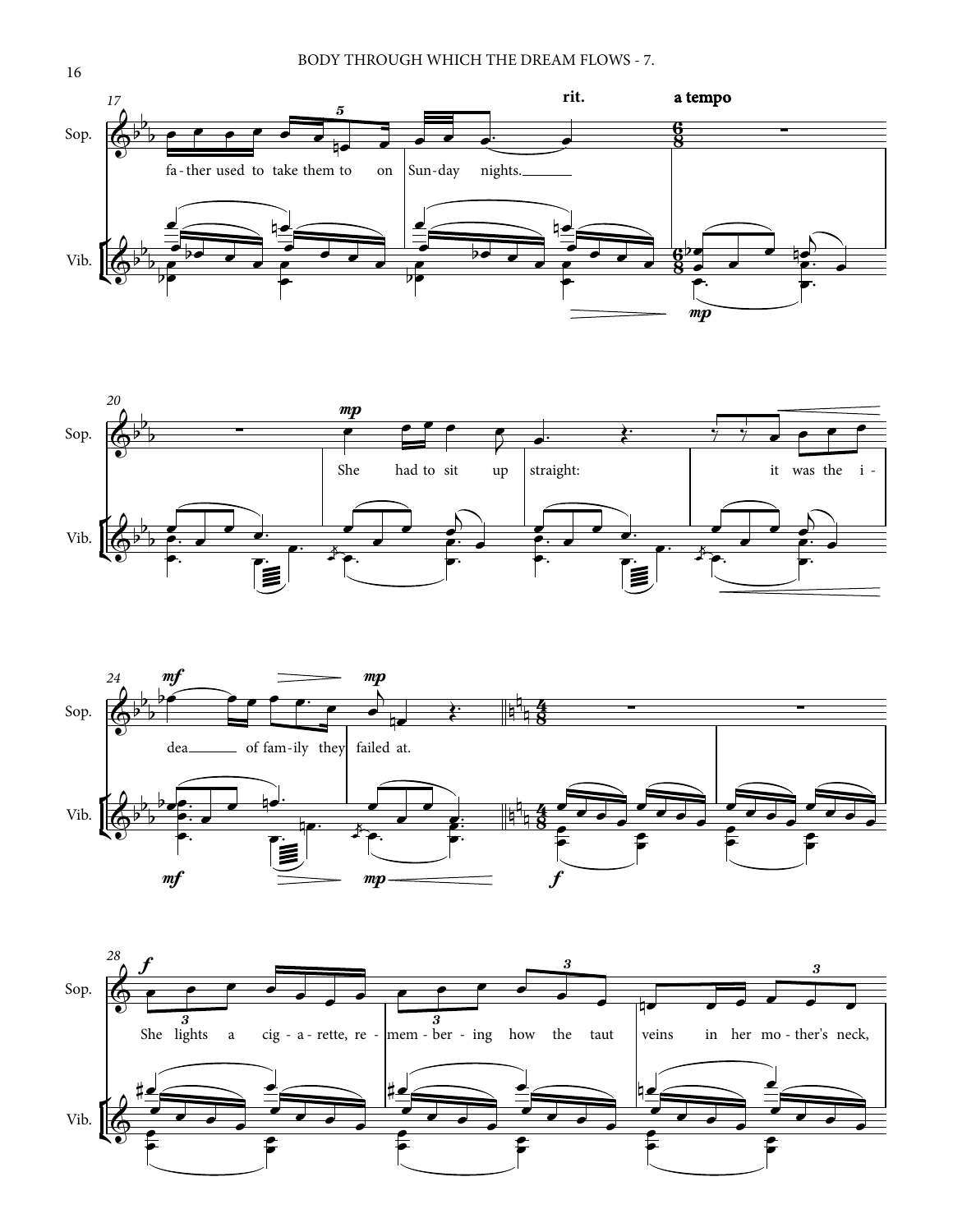





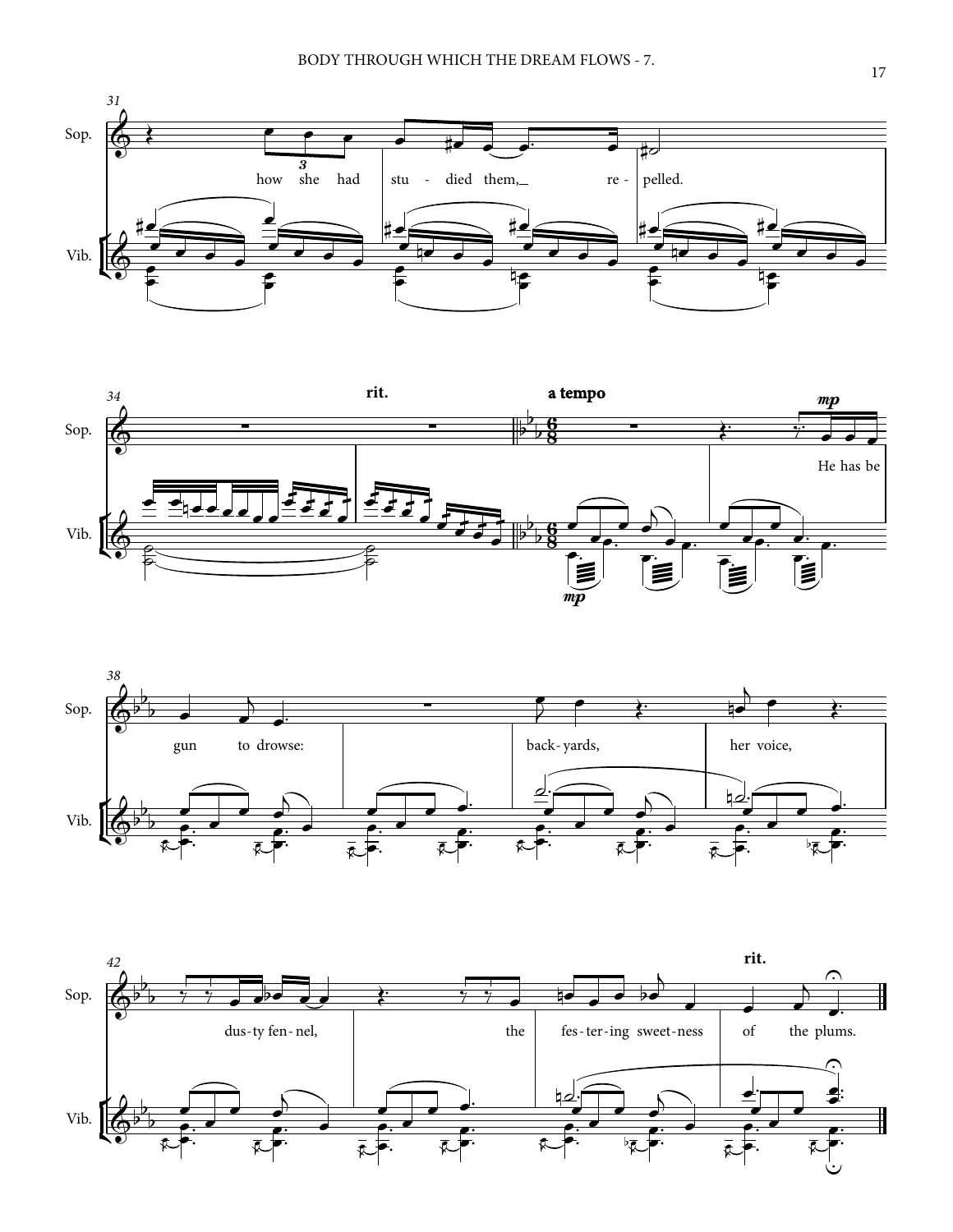8. MONDAY MORNING, LATE SUMMER

Robert Hass









Copyright © 2010-2014 Eric Shanfield (Enterprise Research Institute Council, ASCAP)